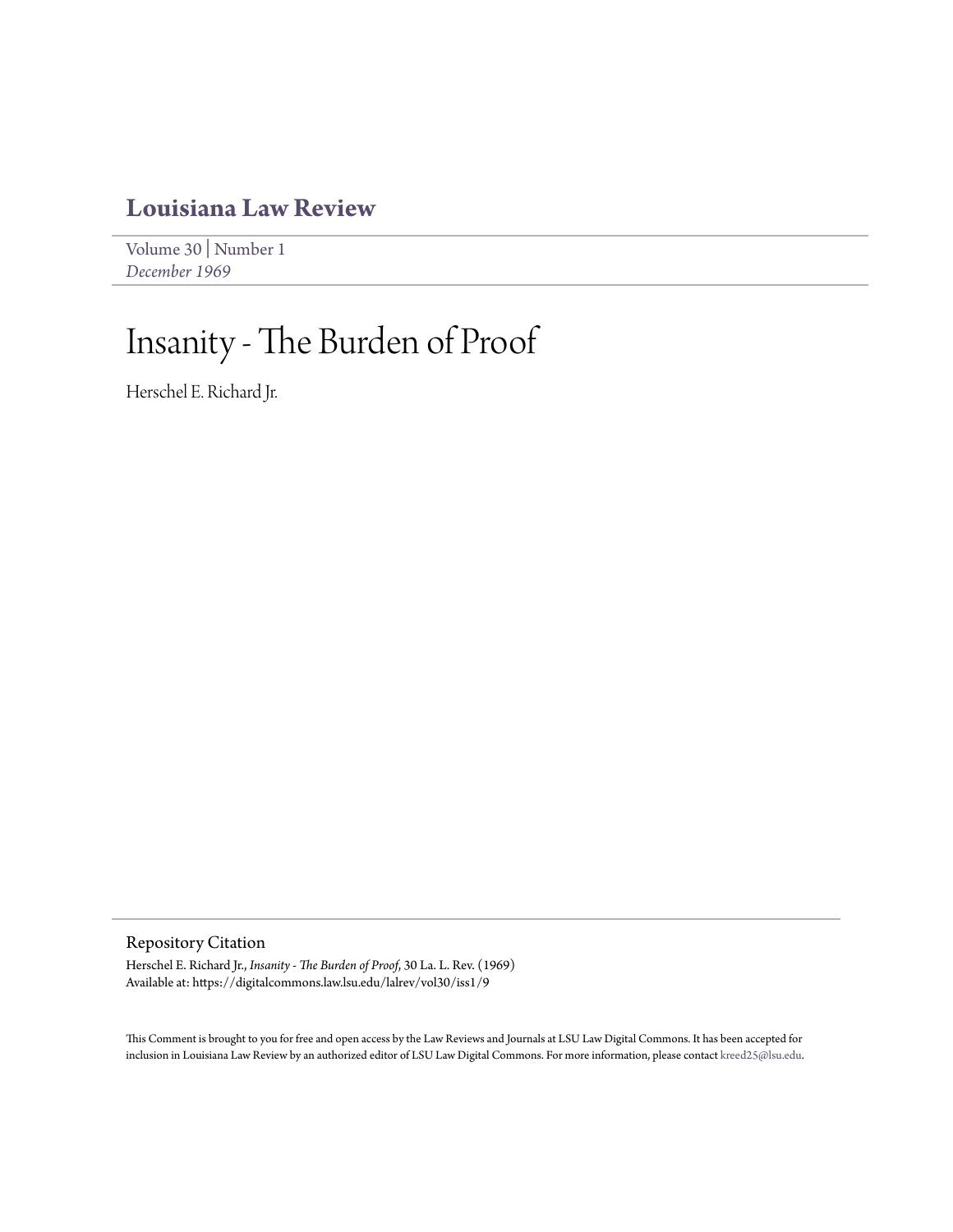find himself. This leaves the police officer to decide in situations where even judges and attorneys may not agree. Yet, if the "hindsight" of the judiciary disagrees with the officer, he is liable. Although courts may say that they try to consider the situation from the point of view of the officer, this does not alter the fact that the officer must act first with the judge deciding *later* whether the officer's conduct was constitutionally proper.

It is submitted that it is unfair to require policemen to evaluate the constitutionality of their conduct except in the most obvious situations, as for example, beating a confession from an accused. The test of willful violation of constitutional rights should be required for findings of personal liability. For situations involving "honest or good faith" violations of constitutional safeguards liability on the employing agency itself would provide an adequate remedy. Expenses incurred for violations of individual rights due to honest mistakes of police officers is certainly a legitimate cost of law enforcement. Society will be paying for its own errors. This will allow the vigorous law enforcement officer freedom to act quickly without fear of financial reprisal for his honest attempts to enforce the law.

*Cheney C. Joseph, Jr.*

#### INSANITY-THE BURDEN OF PROOF

Article 652 of the Louisiana Code of Criminal Procedure establishes the procedural rule that an accused who claims insanity as a defense has the burden of proving his insanity by a preponderance of the evidence. This rule is followed in twentyfour states.<sup>1</sup> However, in the rest of the states<sup>2</sup> and in federal

**1969]**

<sup>1.</sup> These are: Alabama, Knight v. State, **273** Ala. 480, 142 So.2d 899 (1962); Alaska, Bowker v. State, **373** P.2d 500 (1962); Arkansas, Kelley v. State, 154 Ark. 246, 242 S.W. 572 (1922); California, People v. Monk, 14 Cal. Rptr. 633, 363 P.2d 865 (1961); Delaware, Longoria v. State, 53 Del. 311, 168 A.2d 695 (1961); Delaware, Longoria v. State, 53 Del. 311, 168 A.2d 695 (1961 v. Drosos, 253 Iowa 1152, 114 N.W.2d 526 (1962); Kentucky, Tungent v. Com-<br>monwealth, 303 Ky. 834, 198 S.W.2d 785 (1947); Maine, State v. Park, 159 Me. 328, 193 A.2d 1 (1963); Minnesota, State v. Finn, 257 Minn. 138, 100 N.W.2d 508 (1960); Missouri, State v. King, **375** S.W.2d 34 (1964); Montana, State v. DeHann, 88 Mont. 407, 292 P. 1109 (1930); Nevada, State v. Behiter, 55 Nev. 236, 29 P.2d 1000 (1934); New Jersey, State v. Kudzinowski, 106 N.J.L. 155, 147 A. 453 (1929); North Carolina, State v. Kudzinowski, 106 N.J.L. 155, 147 A. 453 (1929); North Carolina, State v. Swink, 229 N.C. 123, 47 S.E.2 Upedgrove, 413 Pa. 599, 198 A.2d 534 (1964); Rhode Island, State v. Gunnites, **91** R.I. 209, **161** A.2d 818 (1960); South Carolina, State v. Tidwell, 100 **S.C.**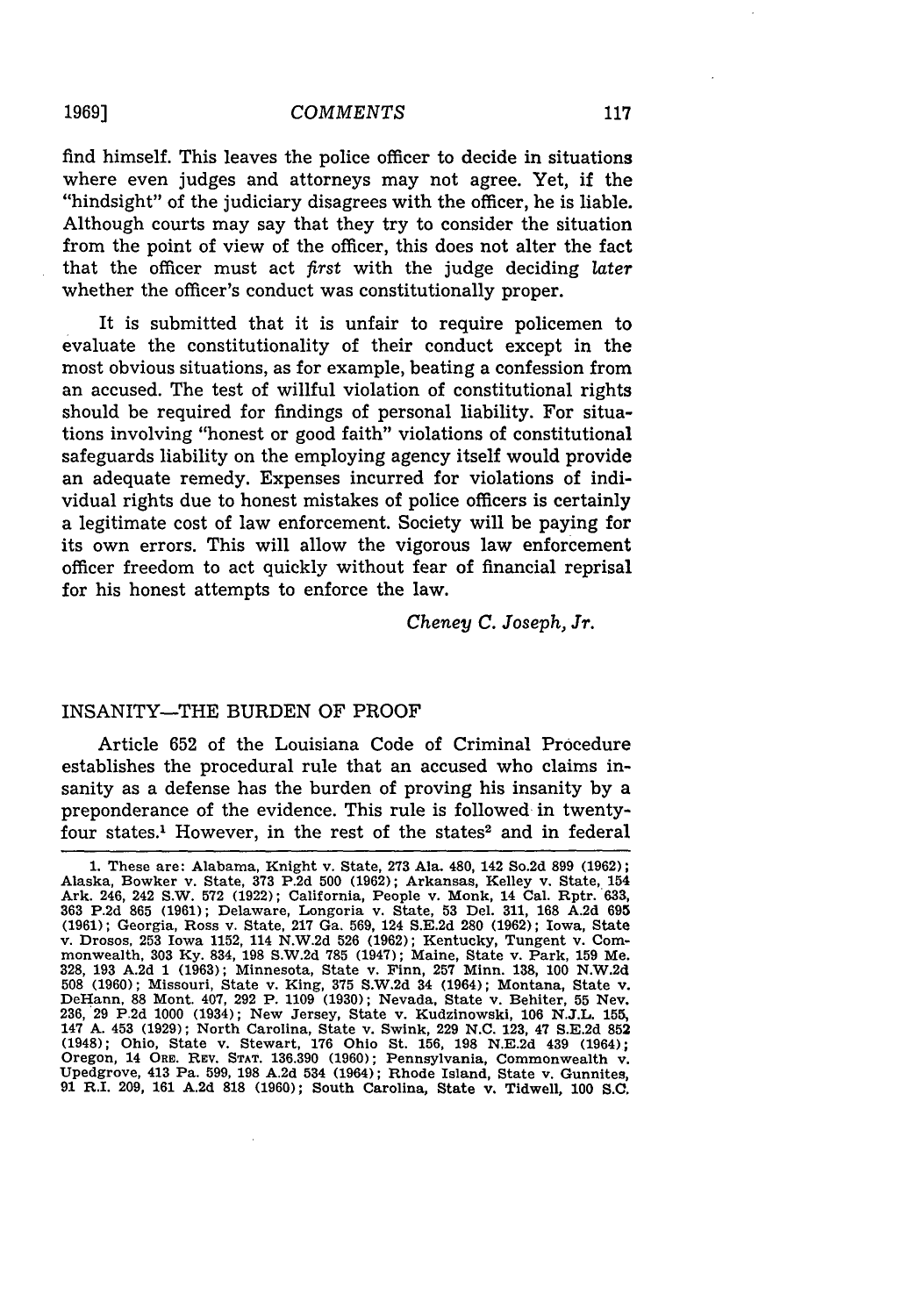court, the accused need only show some evidence of his insanity. The prosecution must then prove his sanity beyond a reasonable doubt. In light of the United States Supreme Court's decision in *Leland v. Oregons* it. seems that the Louisiana rule is not unconstitutional, but this decision was reached more than fifteen years ago. The law in the area of criminal procedure has undergone tremendous change in the ensuing period of time.4 The purpose of this Comment is to consider not only the constitutional questions, but also to examine the fairness and logical consistency of Louisiana's rule.

#### *Procedure in Louisiana*

The Louisiana procedure is stated clearly in the Code of Criminal Procedure: "The defendant has the burden of establishing the defense of insanity at the time of the offense by a preponderance of the evidence."<sup>5</sup> This rule has been established for many years in the jurisprudence, with *State v. Scott6* being the

248, 84 S.E. **778 (1915);** Texas, Carrell v. State, **156** Tex. Crim. 50, **283** S.W.2d **793** (1951); Virginia, Christian v. Commonwealth, 202 Va. 311, **117** S.E.2d 72 (1960); Washington, State v. Mays, 65 Wash.2d **58,** P.2d **758** (1965); West Virginia, State v. McCauley, 130 W.Va. 401, 43 S.E.2d 454 (1947). See 17 A.L.R.3d 146 (1968).

2. Those states following the federal rule are: Arizona, State v. Schantz, **98** Ariz. 200, 403 P.2d **521** (1965); Colorado, Castro v. People, 140 Colo. 493, 346 P.2d 1020 (1959); Connecticut, State v. Joseph, 96 Conn. 637, 115 A. 85 (1921); Florida, Farrell v. State, 101 So.2d 130 (Fla. 1958); Hawaii, State v. Moeller, 50 Hawaii 110, 433 P.2d 136 (1967); Idaho, State v. C 322, 364 P.2d 159 (1961); Illinois, People v. Robinson, 22 Ill.2d 162, 174 N.E.2d **820** (1961); Indiana, Whitaker v. State, 240 Ind. 676, **168** N.E.2d 212 (1960); Eansas, State v. Penry, 189 Kan. 243, 368 P.2d 60 (1962); Maryland, Jenkins<br>v. State, 238 Md. 451, 209 P.2d 616 (1965); Massachusetts, Commonwealth v.<br>McHoul, 352 Mass. 544, 226 N.E.2d 556 (1967); Michigan, People v. Eggle 247, 148 So.2d 494 (1963); Nebraska, Thompson v. State, 159 Neb. 685, 68<br>N.W.2d 267 (1955); North Dakota, State v. Barry, 11 N.D. 428, 92 N.W. 809<br>(1902); New Hampshire, State v. Bartlett, 43 N.H. 224 (1861); New Mexico. 7State v. Roy, 40 N.M. 397, 60 P.2d 646 (1936); New York, People v. Kelley, 302 N.Y. 512, 99 N.E.2d **552 (1951);** Oklahoma, Whisenhunt v. State, 430 Okla. Crim. 407, 279 P.2d 366 (1954); South Dakota, State v. Waugh, 80 S.D. 503,<br>127 N.W.2d 429 (1964); Tennessee, Jordan v. State, 124 Tenn. 81, 135 S.W.<br>327 (1911); Utah, State v. Green, 78 Utah 580, 40 P.2d 961 (1935): Wiscon State v. Esser, **16** Wis. 2d 67, 115 N.W.2d 505 **(1962);** Wyoming, State v. Pressler, 16 Wyo. 214, 92 P. **806** (1907). The District of Columbia also follows this rule: Jones v. United States, **284 F.2d** 245 **(D.C.** Cir. **1960).** See **<sup>17</sup>** A.L.R.3d 146 **(1968).**

3. 343 U.S. 790 (1952). The United States Supreme Court held an Oregon statute not unconstitutional which forced the accused to prove his insanity beyond a reasonable doubt. See text accompanying note 18  $\inf$ a.

4. See Duncan v. Louisiana, 391 U.S. 145 (1968); Bruton v. United States, 389 U.S. 318 (1968); Miranda v. Arizona, 384 U.S. 436 (1966); Gideon v. Walnright, 372 U.S. 335 (1963); Mapp v. Ohio, 367 U.S. 643 (1961). **5.** Art. **652.**

**6.** 49 La. Ann. **253,** 21 So. **271 (1897).** *See* also State v. Stewart, **238 La. 1036, 117** So.2d **583 (1960);** State v. Chinn, **229** La. **983, 87** So.2d **315 (1955).**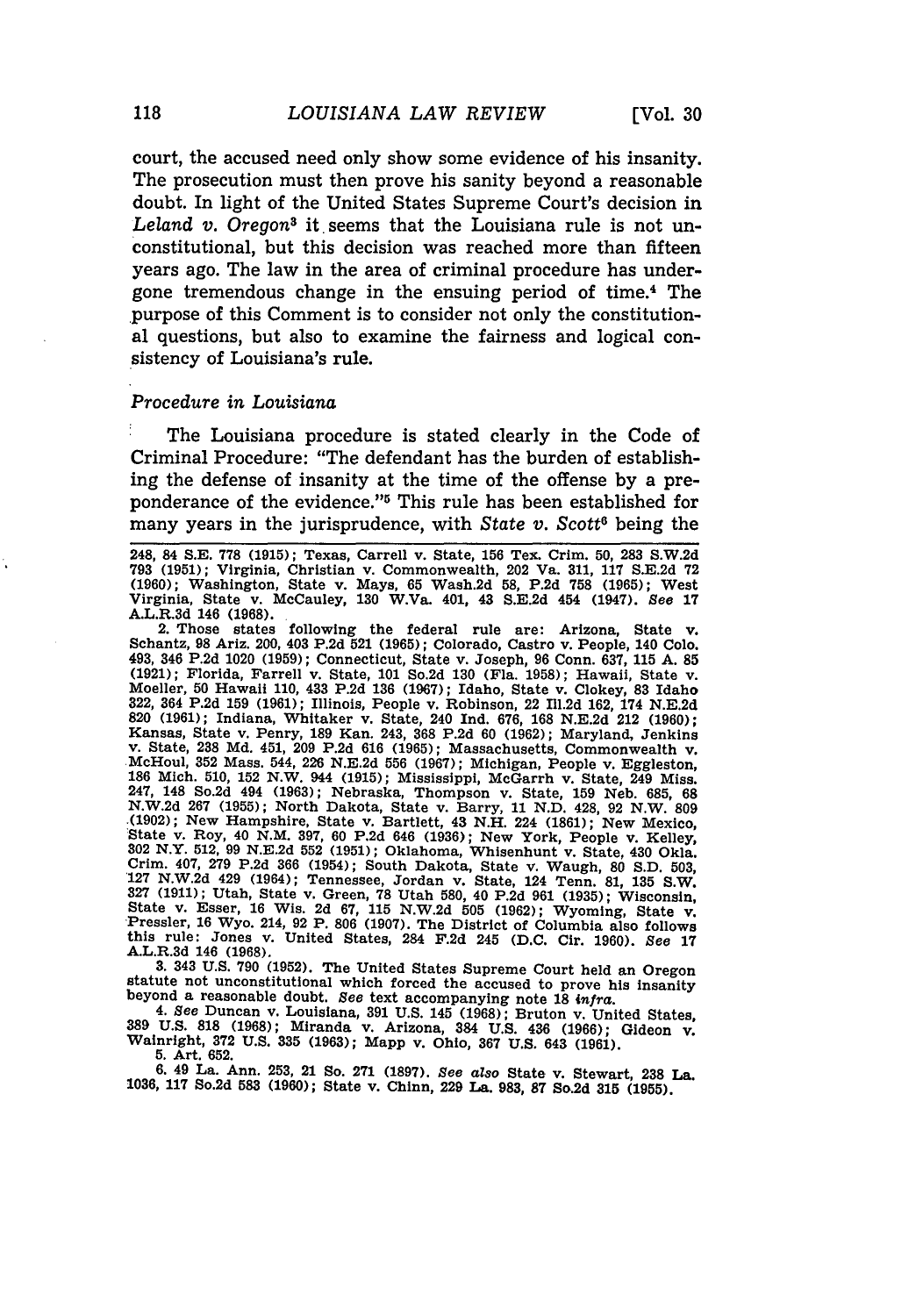leading case. An earlier case adopted an even harsher rule in which the accused had to prove his insanity beyond a reasonable doubt,7 but it was not followed and was not adopted in the present Code of Criminal Procedure.

An interesting question arises in connection with the Louisiana rule when the jury finds that the accused has failed to meet his burden of proof but nevertheless has a reasonable doubt as to the legal sanity of the accused. Ordinarily one would suppose that when the state has failed to prove every element beyond a reasonable doubt, acquittal would follow. This, however, is not the result in Louisiana. In *State v. Surrency8* the court considered on appeal the following instructions to the jury:

"If on the whole testimony, and giving to the presumption of sanity its full operation, you are satisfied the accused was insane when the act was committed, you should acquit. It is sufficient if the evidence on this point raises a reasonable doubt to acquit."9

This instruction was found to be erroneous, and the court concluded that the proper instructions in the circumstance should be:

"If, on the whole, considering all of the evidence as to his mental condition, there is a preponderance of proof in favor of insanity of a character to render the defendant irresponsible, then the accused should be acquitted; if not and the proof *otherwise* convinces the jury of his guilt beyond a reasonable doubt, he should be convicted."<sup>10</sup> (Emphasis added.)

Two notions that serve to buttress this procedure are the presumption of sanity and the idea that sanity is not an element of the crime and therefore need not be proved.<sup>11</sup> The effect of the presumption of sanity is to force the accused to prove his insanity if he is to succeed in his defense. Insanity is considered to be an "affirmative defense," and this defense must be proved by a preponderance of the evidence. The other factor used to defend the Louisiana rule and the only possible way of justifying the decision in the *Surrency*<sup>12</sup> case is that sanity is not an element of

**1969]**

**<sup>7.</sup> State** v. DeRanc6, **34 La.** Ann. **186 (1882). 8. 148 La. 983, 88 So. 240 (1921).**

**<sup>9.</sup>** *Id.* **at 993, 88 So. at 243.**

**<sup>10.</sup>** *Id.* **at 994, 88 So. at 244. 11. Note, 20 LA. L. REV. 749 (1960). This Note is cited by the reporter of LA. CODE CRIM. P. art. 652, comment (a).**

**<sup>12. 148</sup> La. 983, 88 So. 240 (1921).**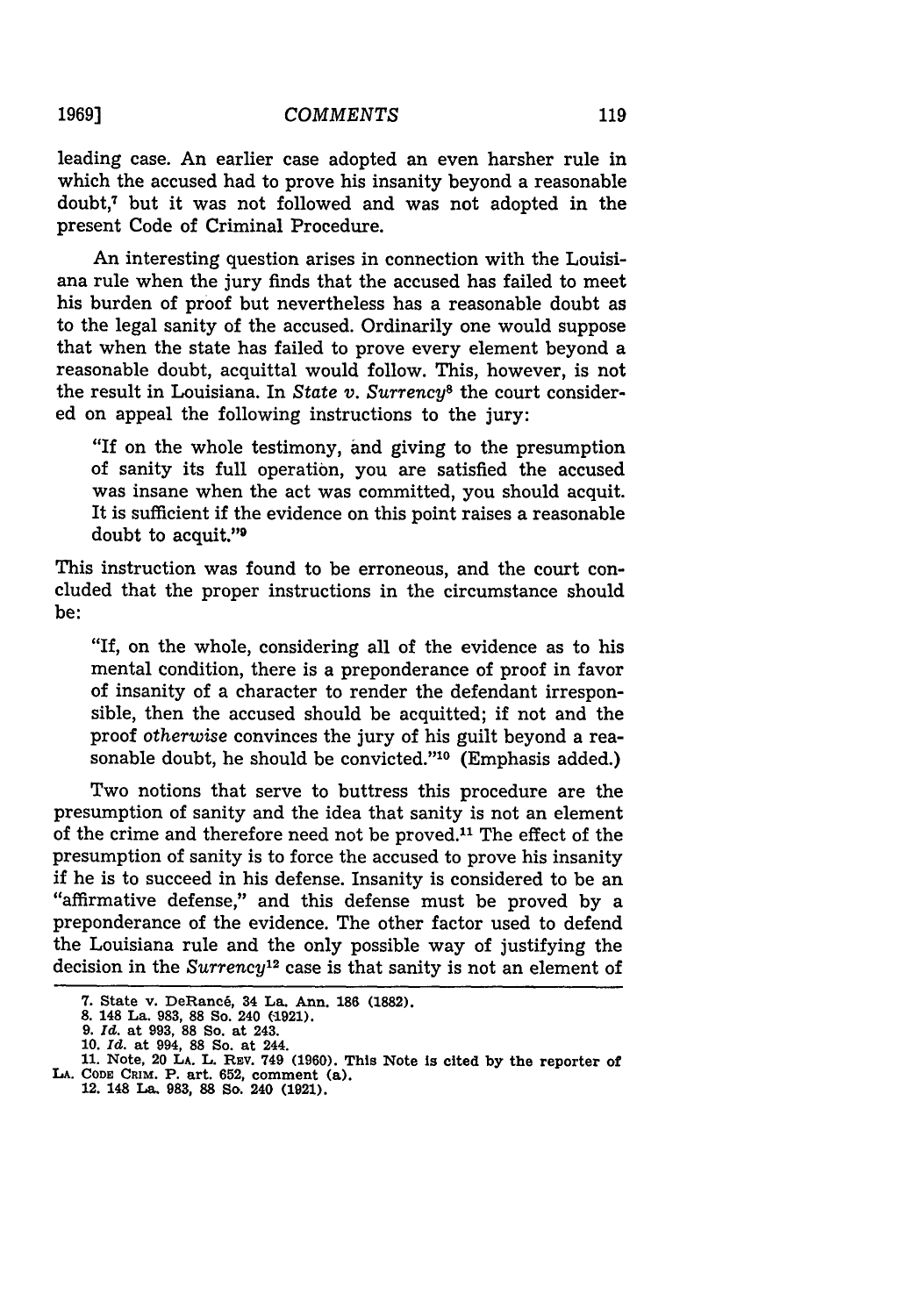the crime and therefore need not be proved beyond a reasonable doubt. One writer has suggested that criminal intent deals with the question of whether the defendant actively desired (specific intent) or could have been expected to know (general intent) that certain consequences would follow from his act, whereas the question of sanity is concerned with whether the accused should be held responsible for his act and whether he knew his conduct to be wrong.<sup>13</sup>

In explanation and justification of the Louisiana rule emphasis has been placed on the practicality of the procedure. It has been suggested that the state should not be forced to prove sanity beyond a reasonable doubt since the burden would be too great in having to prove "something which is not usually susceptible of such conclusive proof, especially where the insanity is not continuing. '14 Proponents of this position also note that the defendant is in a much better position to prove *insanity* than the state is to prove *sanity.15*

#### *Procedure in Other Jurisdictions*

There are two additional procedural methods that have been used in other jurisdictions when the defendant pleads insanity. The first of these is similar to the Louisiana rule except that the accused must prove his insanity beyond a reasonable doubt. Despite the fact that this rule places an unusually heavy burden on the accused it was used in Oregon for almost one hundred years.<sup>16</sup> Fortunately it is no longer the law in any United States jurisdiction. It was apparently reasoned that since the state had to rebut the presentation of innocence beyond a reasonable doubt, the accused who claimed insanity would also have to rebut the presumption of sanity beyond a reasonable doubt. The rule was held constitutional in *Leland v. Oregon*,<sup>17</sup> but it is clearly an unfair burden to place upon the accused and directly contrary to the notion that the state is charged with proving guilt beyond a reasonable doubt. Justice Frankfurter in his dissent to *Leland* made it perfectly clear that he felt such a procedural rule was in conflict with the due process requirements of the Constitution.<sup>18</sup>

**<sup>13.</sup>** Note, 20 **LA. L.** Rev. **749, 752 (1960).**

**<sup>14.</sup>** *Id.* at **751.** This same **idea** is expressed in Bennett, *Criminal Law and Procedure,* **21 LA.** L. REv. **366, 367-68 (1961)).**

**<sup>15.</sup>** Note, 20 **LA.** L. REv. 749, **752 (1960).**

**<sup>16.</sup>** This statute has been repealed and Oregon **now** operates under **the** same rule as Louisiana. **See** 14 ORE. REV. **STAT. 136.390 (1960).**

**<sup>17.</sup>** 343 **U.S. 790 (1952).**

**<sup>18.</sup>** *Id.* **at 802-03.**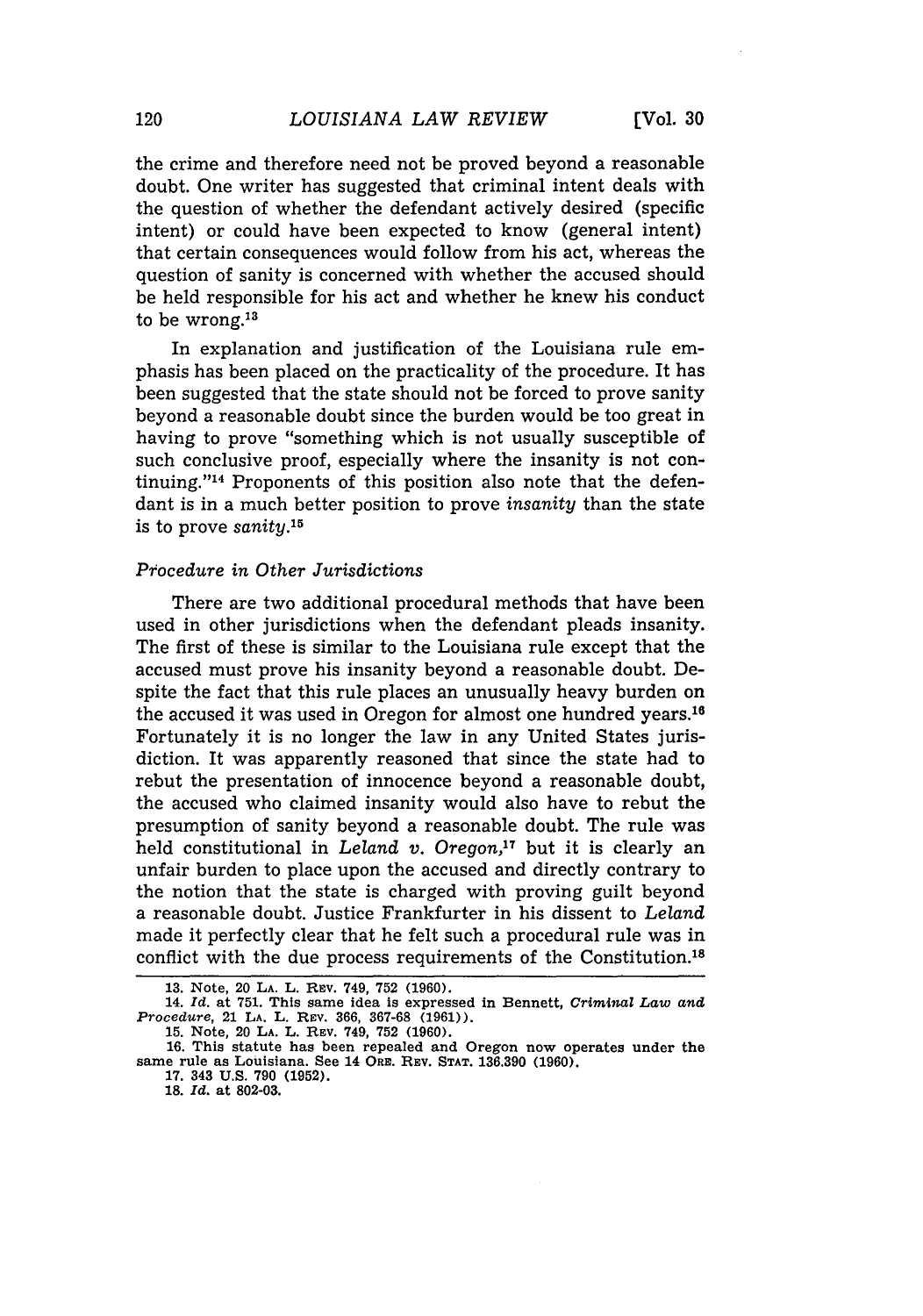Another procedural rule is used in the federal courts and in about one-half of the states. Briefly stated, it is that if upon the whole evidence there is reasonable doubt of the defendant's sanity, he should be acquitted. This procedure was set forth in *Davis v. United States19* in an opinion written by the late Justice Harlan. The principal basis for this view is that the due process clause requires the defendant to prove nothing and places upon the state the burden of proving all the elements of the crime beyond a reasonable doubt.<sup>20</sup> Under this rule the defendant is in no way forced to prove his innocence. This is as it should be since traditionally the state must prove the guilt of the defendant. Thus when sanity is put at issue the prosecution must prove it like every other element of the crime, beyond a reasonable doubt.

The presumption of sanity is by no means discarded under this rule. It serves a very practical purpose in that it protects the prosecution from being forced to prove sanity in every case. If the defendant does not raise the issue of his sanity, he is presumed to be sane, and the issue of sanity is not considered. But should the accused raise the defense of insanity, he must proceed, according to *Davis,* to show "some evidence" of insanity. Thus there is a burden to raise some evidence, but there is no necessity to meet any burden of persuasion as is required under the Louisiana rule. In defining "some evidence" the cases reveal that the accused must present more than a mere scintilla<sup>21</sup> and do more than raise the issue of sanity.22 In *Tatum v. United States,2s* the court found that the defendant's lack of memory plus testimony to the effect that the defendant was abnormal was sufficient to put the question of sanity at issue.<sup>24</sup> Such decisions demonstrate that the question of "some evidence" must be decided on a case by case basis.

The whole concept of this federal rule is based on fairness and consistency with the constitutional principle that the defendant is free from any burden of proof. At the close of the *Davis* case this notion is succinctly stated:

**24.** *Id.* at **615.**

**<sup>19. 160</sup> U.S.** 469 **(1895).**

**<sup>20.</sup>** *Id.* at **488.** Justice Harlan explains **this** rule **in the** Davis **case:** "If the whole evidence, including that supplied **by the** presumption of **sanity,** does not exclude beyond a reasonable doubt the hypothesis of insanity, of which some proof is adduced, the accused is entitled to an acquittal of **the** specific offense charged."

<sup>21.</sup> *E.g.,* McDonald v. United **States, 312 F.2d 847, 849 (D.C.** Cir. **1962).**

<sup>22.</sup> Smith v. United **States, 353 F.2d 838, 843 (D.C.** Cir. **1965).**

**<sup>23. 190</sup> F.2d 612 (D.C.** Cir. **1951).**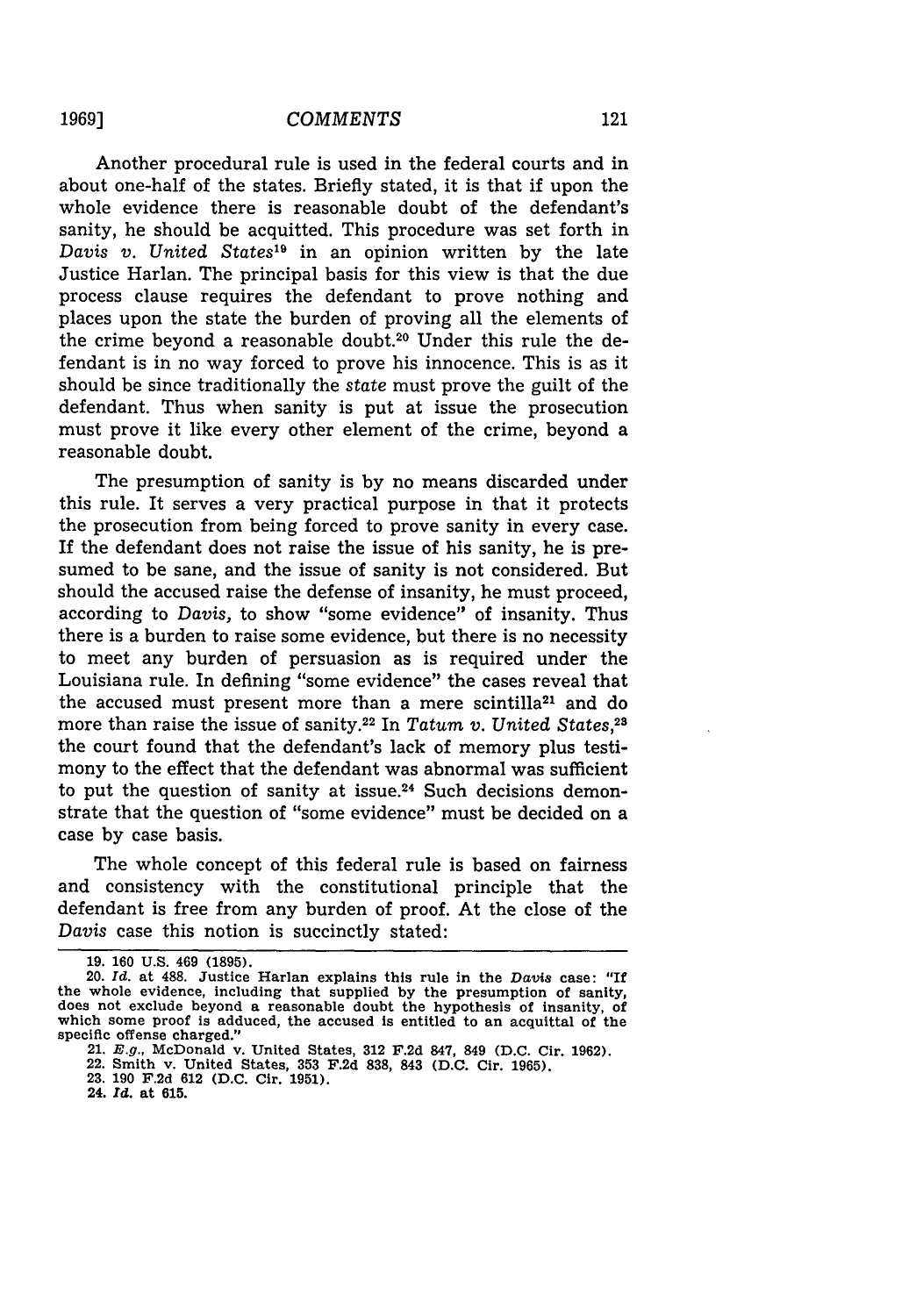"No man should be deprived of his life under the forms of law unless the jurors who try him are able, upon their consciences, to say that the evidence before them, by whomsoever adduced, is sufficient to show *beyond a reasonable doubt* the existence of *every fact necessary* to constitute the crime charged."25 (Emphasis added.)

#### *The Louisiana Rule-An Analysis*

The Louisiana rule runs afoul of two concepts which are basic to criminal procedure: the presumption of innocence of the accused and the burden of the prosecution to prove all elements of the crime beyond a reasonable doubt.

The Code of Criminal Procedure adopts the rule that "a person accused of crime is presumed by law to be innocent until his guilt is proven beyond a reasonable doubt." $26$  The presumption of innocence, as explained by Wigmore, implies "[T]hat the accused . . . may remain inactive and secure, until the prosecution has taken up its burden and produced evidence. . . .<sup>"27</sup> Yet in Louisiana if the accused pleads insanity he cannot remain inactive but must prove his defense by a preponderance of the evidence. This is an improper shifting of the burden of proof to the accused and is contrary to the presumption of innocence.

The federal rule avoids this result. This can be explained by the fact there are two components of the burden of proof. First there is the duty of producing evidence, and additionally there is the burden of persuasion.28 Under the federal rule the accused must merely present some evidence of his insanity; he is not forced to prove anything, and thus there is no improper shifting of the burden of proof. However, in Louisiana, the accused bears the burden of persuasion, since he must prove his insanity by a preponderance of the evidence.

Another example of the inconsistency of the Louisiana rule arises in connection with the rule that the state must prove "beyond a reasonable doubt every fact and circumstance necessary to constitute defendant's guilt."<sup>29</sup> As has been noted from

**<sup>25. 160</sup> U.S. 469, 493 (1895).**

**<sup>26.</sup> LA. CODE CRIM. P. art. 804A.**

**<sup>27. 9</sup> J.** WIGMORE, **A TREATISE ON THE ANGLO-AMERICAN SYSTEM OF EVIDENCE IN TRIAL AT COMMON LAW** § **2511 (3d ed. 1940).**

**<sup>28.</sup>** *Id.* § 2489.

**<sup>29.</sup> LA. R.S. 15:271 (1950). The Louisiana Criminal Code indicates that there are three elements which must be shown before the accused is held**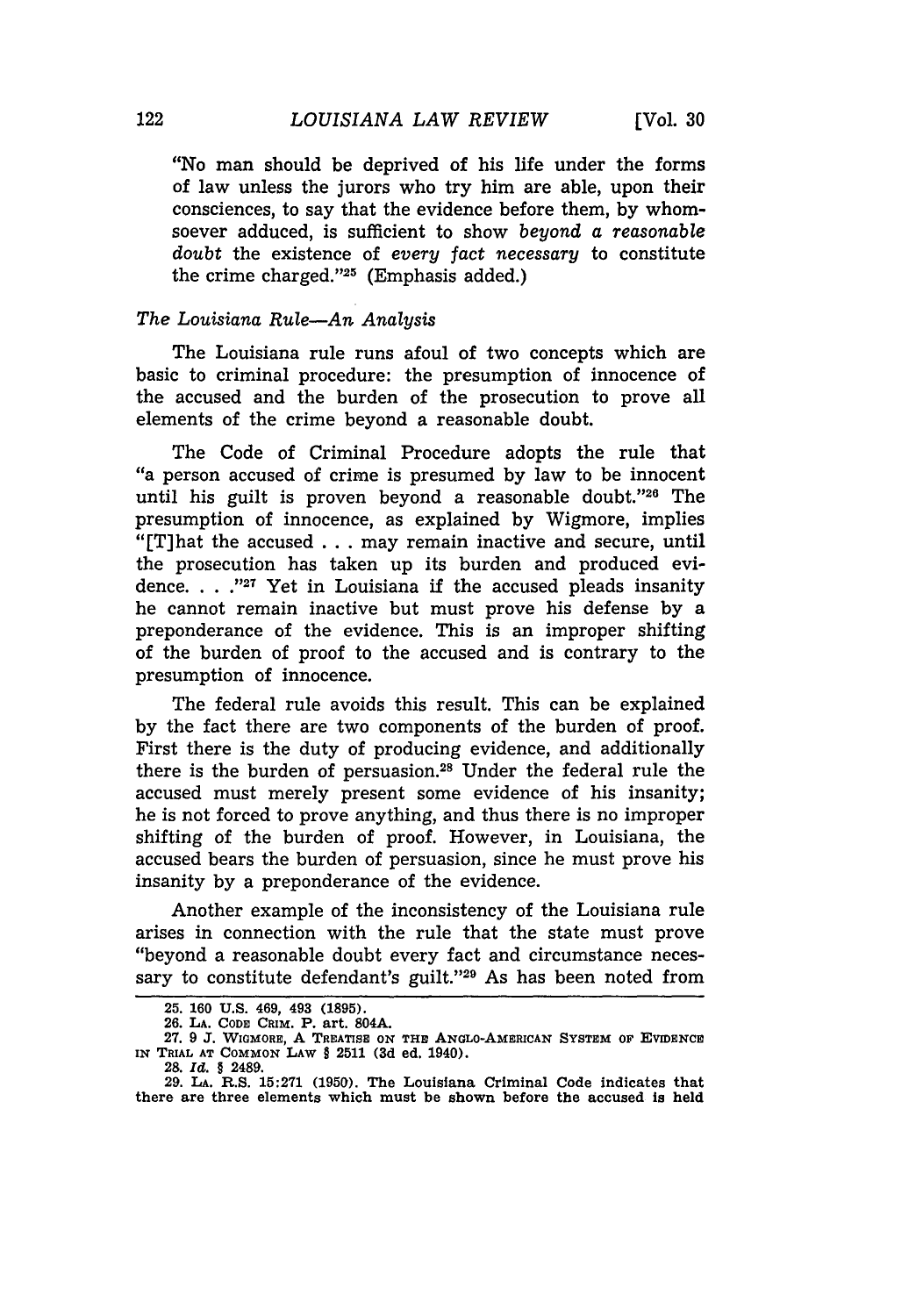an examination of the cases, the courts will instruct the jury that despite the fact that there may be a reasonable doubt of defendant's sanity, if the latter fails to prove his insanity **by** a preponderance of the evidence he must be determined sane.<sup>80</sup> This is the most glaring shortcoming of the Louisiana rule and is severely criticized **by** McCormick.

"Thus it seems inconsistent to demand as to some elements of guilt, such as an act of killing, that the jury be convinced beyond a reasonable doubt, and as to others, such as duress or *capacity to know right from wrong,* the jury may convict though they have such doubt."<sup>31</sup> (Emphasis added.)

The inconsistency between the Louisiana rule concerning presumption of innocence and the principle that the state must prove all elements of the crime beyond a reasonable doubt raises the question of the constitutionality of the Louisiana procedure. The United States Supreme Court dealt with a rule analogous to the Louisiana rule in *Leland v. Oregon,3 <sup>2</sup>*in which the court upheld an Oregon statute that required the defendant to prove insanity beyond a reasonable doubt. The court stated that there was no denial of due process merely because there might be some fairer method of dealing with the defendant. The majority opinion concluded: "We are therefore reluctant to interfere with Oregon's determination of its policy with respect to the burden of proof on the issue of insanity since we cannot say that policy violates generally accepted concepts of basic standards of justice."<sup>83</sup>

Justice Frankfurter, in his vigorous dissent, reacted strongly to the majority opinion and pointed out several shortcomings of its reasoning. He felt that the Oregon statute went too far in attempting to penalize those persons who commit crimes **by**

**32.** 343 **U.S. 790 (1952).**

**33.** *Id.* at **799.**

criminally responsible. Article **8(1)** explains that an act or failure to act plus criminal intent is necessary to produce criminal conduct. Article 14 explains that one will not be held criminally responsible for his acts if he Is insane. Thus act, intent, and sanity must be established to prove guilt. **LA.** R.S. 14:8, 14.

*<sup>30.</sup>* **E.g.,** State v. Surrency, 148 La. **983, 88** So. 240 **(1921).** *See* text accompanying note **9** *supra.*

**<sup>31.</sup> C.** MCCORMICK, **HANDBOOK** OF **THE LAW OF EVIDENCE § 321 (2d** ed. 1954). Additionally McCormick notes that the recent trend in both the English and American courts is to follow the rule used **by** the federal courts. *Id.*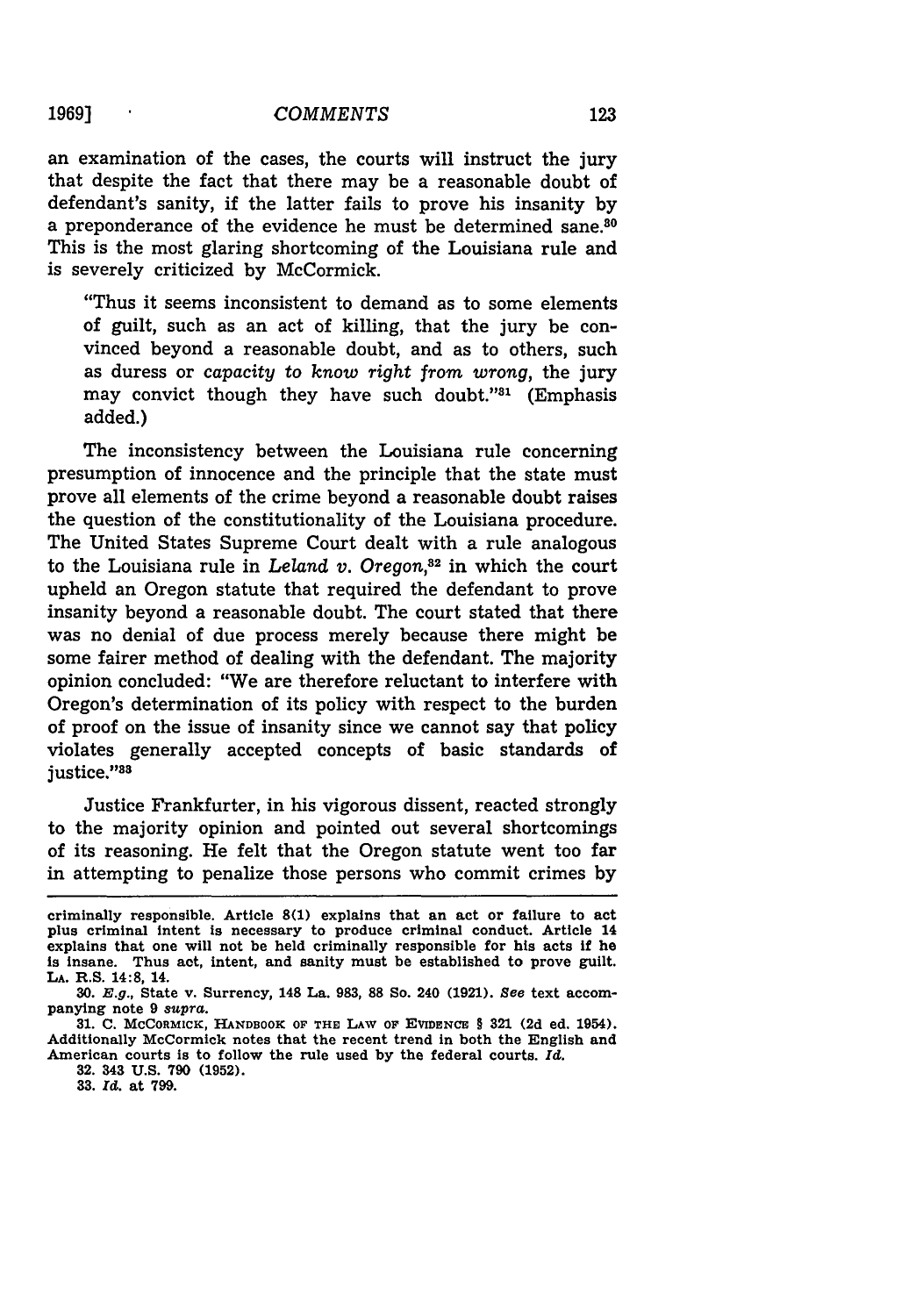casting upon them the burden of proving their defense. $34$  He argued that since insanity is an unusual situation, the courts may take unusual measures in dealing with it. He accepted the presumption of sanity and agreed that the defendant should have the duty of raising the defense of insanity. But he did not feel that the accused should be forced to meet any such burden of proof.

It has been widely accepted as a cornerstone of criminal justice that the accused is presumed innocent and that the prosecution is burdened with proving all elements of the crime beyond a reasonable doubt.<sup>35</sup> Spieser v. Randall<sup>36</sup> implies that it is a constitutional requirement that the defendant be free of any burden of proof: "Due process commands that no man shall lose his liberty unless the government has borne the burden of producing the evidence and convincing the fact finder of his guilt."<sup>37</sup> A recent holding by the United States Court of Appeals for the Eighth Circuit reinforces the *Spieser* decision. *Stump v. Bennett3s* held that the procedural rule requiring the defendant to prove his alibi by a preponderance of the evidence fell short of the minimal standards of fairness and constituted denial of fourteenth amendment rights. The *Stump* decision, however, left open the question of whether the presumption of innocence is of constitutional status.30 But the court did say: "[T]his much is clear: when the burden of persuasion is shifted to the defendant to disprove essential elements of a crime, as it was in the instant case, then it is certain that the due process clause of the Fourteenth Amendment has been

**37.** *Id.* at 526.

38. **398** F.2d 111 (8th Cir. 1968), *cert. denied,* **393 U.S.** 1001 (1968).

**39. Cf. 398** F.2d 111, 118 (8th Cir. 1968). The court actually questioned the validity of the *Leland* decision on this point. In *Leland* the Supreme the validity of the Leland decision on this point. In Leland the Supreme Court seemed to deny constitutional status to the presumption of innocence. This apparent denial was accomplished through the court's treatment of the *Davis* case.

<sup>34.</sup> *Id.* at **802:** "[Tlhe conception of justice which has dominated our criminal law refused to put an accused at the hazard of punishment if he fails to remove every reasonable doubt of his innocence in the minds of the jurors. It is the duty of the government to establish his guilt beyond a reasonable doubt."

**<sup>35.</sup>** This notion is pointed out in Deutch v. United States, **367 U.S.** 456, 471 (1961): "One of the rightful boasts of western Civilization is that the **...** [prosecution] . . . has the burden of establishing guilt solely on the basis of evidence produced in court and under circumstances assuring an accused all the safeguards of a fair procedure." See also Coffin v. United States, **156 U.S.** 432 (1895); and Morrison v. California, 291 U.S. **82,** 93 (1934): "In such circumstances the conviction of Morrison because he failed to assume the burden of disproving a conspiracy was a denial of due process that vitiates the judgment as to him."

**<sup>36. 357</sup>** U.S. **513** (1958).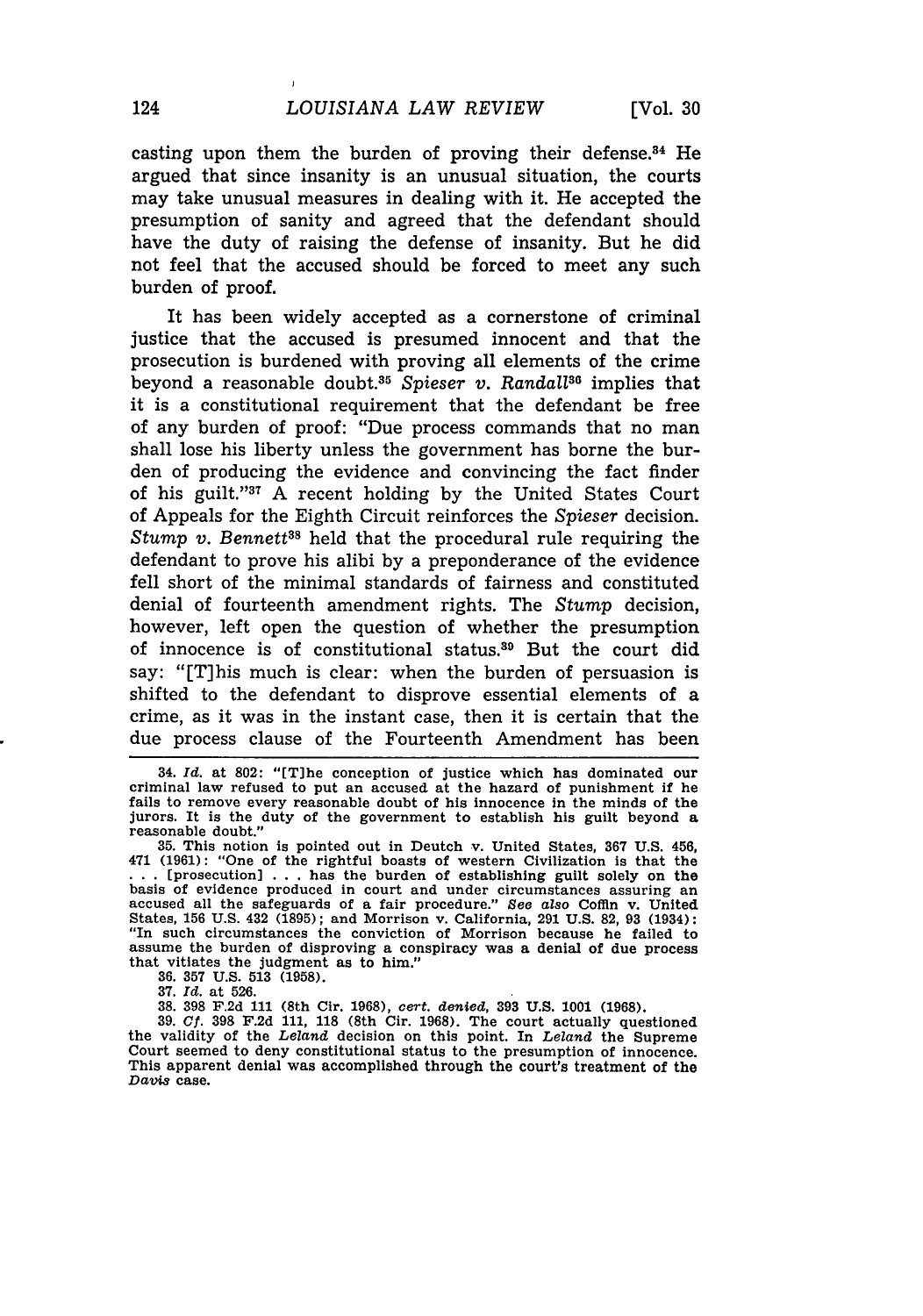violated. '40 This statement is in direct conflict with the *Leland* decision since in *Leland* the accused was faced with a burden of proof, and the prosecution was relieved of its responsibility of proving all elements of the crime. It matters not that one might say that sanity is not an issue to be proved by the prosecution. When the presumption of sanity is put at issue, it is in reality impossible to prove intent without first proving sanity. Thus the state would be required to prove sanity, like all other elements of the crime, beyond a reasonable doubt.

The United States Supreme Court has not spoken directly on the *Stump* decision, but the Court in *Johnson v. Bennett4 '* vacated and remanded an Eighth Circuit ruling which had upheld the constitutionality of an identical Iowa statute. The Supreme Court's action came after the circuit court had reversed itself and in *Stump* ruled the statute unconstitutional. It is notable that the Supreme Court ordered the lower court to reconsider the *Johnson* case in light of its later decision that the statute was unconstitutional.

The rule of procedure in Louisiana is certainly contrary to the constitutional requirements expressed in *Stump.* In *State v.* Surrency<sup>42</sup> the court noted that if the defendant failed to establish his insanity by a preponderance of the evidence, the defense of insanity would fail despite the fact that there might be a reasonable doubt as to his sanity. This is clearly in opposition to the requirements of the due process clause of the fourteenth amendment, as is explicitly noted in the *Stump* decision. <sup>43</sup>

There are other problems raised with reference to the Louisiana rule.44 For instance, it is questionable if the great

44. Another related area that causes much difficulty is the fact the Louisiana courts refuse to allow any mental defect short of legal insanity to negate specific intent. State v. Rideau, 249 La. 1111, 193 So.2d 264 (1967). This area is outside the scope of this Comment. However, see genera 22 **LA.** L. **REv.** 664 **(1962).**

**19691**

<sup>40.</sup> *Id.* at 118.

<sup>41. 393</sup> U.S. **253** (1968).

<sup>42. 148</sup> La. 93, 88 So. 240 (1921).

<sup>43.</sup> There is the additional question of whether forcing the accused to prove his insanity is a violation of the fifth amendment of the United States Constitution. This area is outside the scope of this Comment, but it is suggested that the Louisiana rule might also violate the fifth amendment. Circumstances can be easily imagined in which the accused would have no<br>one to testify to his insanity (e.g., he is an indigent and cannot afford medical examinations and medical witnesses) at the time of the crime. Without such testimony defendant would be compelled to take the stand in order to offer proof of his insanity. This would be particularly damaging in light of Louisiana's broad rule on cross examination. *See* **LA. R.S. 15:376 (1950).**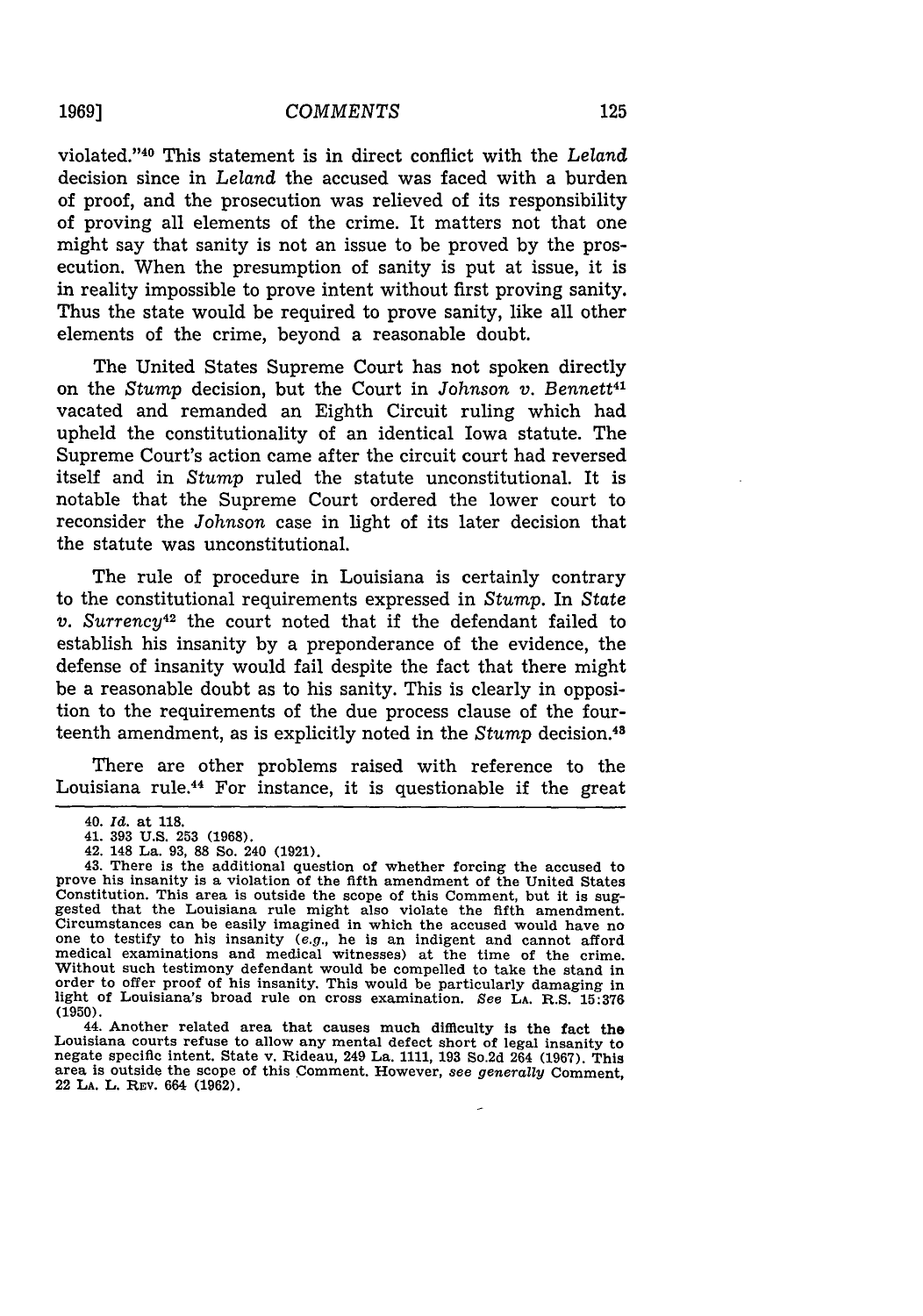importance placed on the presumption of sanity is justified. First it is necessary to examine the validity of the presumption that all men are sane. Generally, a presumption must meet the test of the due process clause of the fourteenth amendment that there be a rational relation or connection between the fact proved and the ultimate fact presumed and that the presumption must not be arbitrary.<sup>45</sup> The limit concerning presumptions established by the legislature is stated in *United States v. Tot:<sup>48</sup>*

"But where the inference is so strained as not to have a reasonable relation to the circumstances of life as we know them, it is not competent for the legislature to create it as a rule governing the procedure of the courts."47

It is clear that the presumption of sanity is certainly not arbitrary and that from "the circumstances of life as we know them" it is certainly not unreasonable that men should be presumed sane. However, it is open to the very serious question of exactly what this presumption should mean as far as the jury is concerned. Under the Louisiana rule, the presumption of sanity forces the defendant to carry a burden of persuasion and prove his innocence. The United States Supreme Court has been unwilling to allow presumptions to have such force. The Court has pointed out: "The power to create presumptions is not a means of escape from constitutional restrictions."48

All of this is not to say that the presumption of sanity cannot serve a useful purpose. The federal courts and the states operating under a similar rule use the presumption of sanity to prevent the prosecution from being forced to prove sanity in cases where the defense of insanity is not raised. In cases where the question is raised, sanity must be proved beyond a reasonable doubt. This procedure simply places a limited importance on the presumption of sanity.

<sup>45.</sup> See, e.g., Minski v. United States, **131 F.2d** 614 (6th Cir. 1943).

<sup>46.</sup> **319 U.S.** 463 (1943). The presumption involved here was that **if** one had a prior conviction of a crime of violence and present possession of a firearm that it was presumed the weapon was obtained through interstate or foreign commerce.

<sup>47.</sup> *Id.* at 468.

<sup>48.</sup> Bailey v. Alabama, **219 U.S. 219, 239 (1911).** Justice Black used this case as basis for his dissent in United States v. Gainey, **380 U.S. 63 (1965),** in which he noted that as presumptions become more important to litigants and to the administration of justice, "... a more careful scrutiny is necessary." *Id.* at 78. This dissent was followed by the Court in limiting the validity of presumptions. United States v. Romano, **382 U.S. 136 (1965).**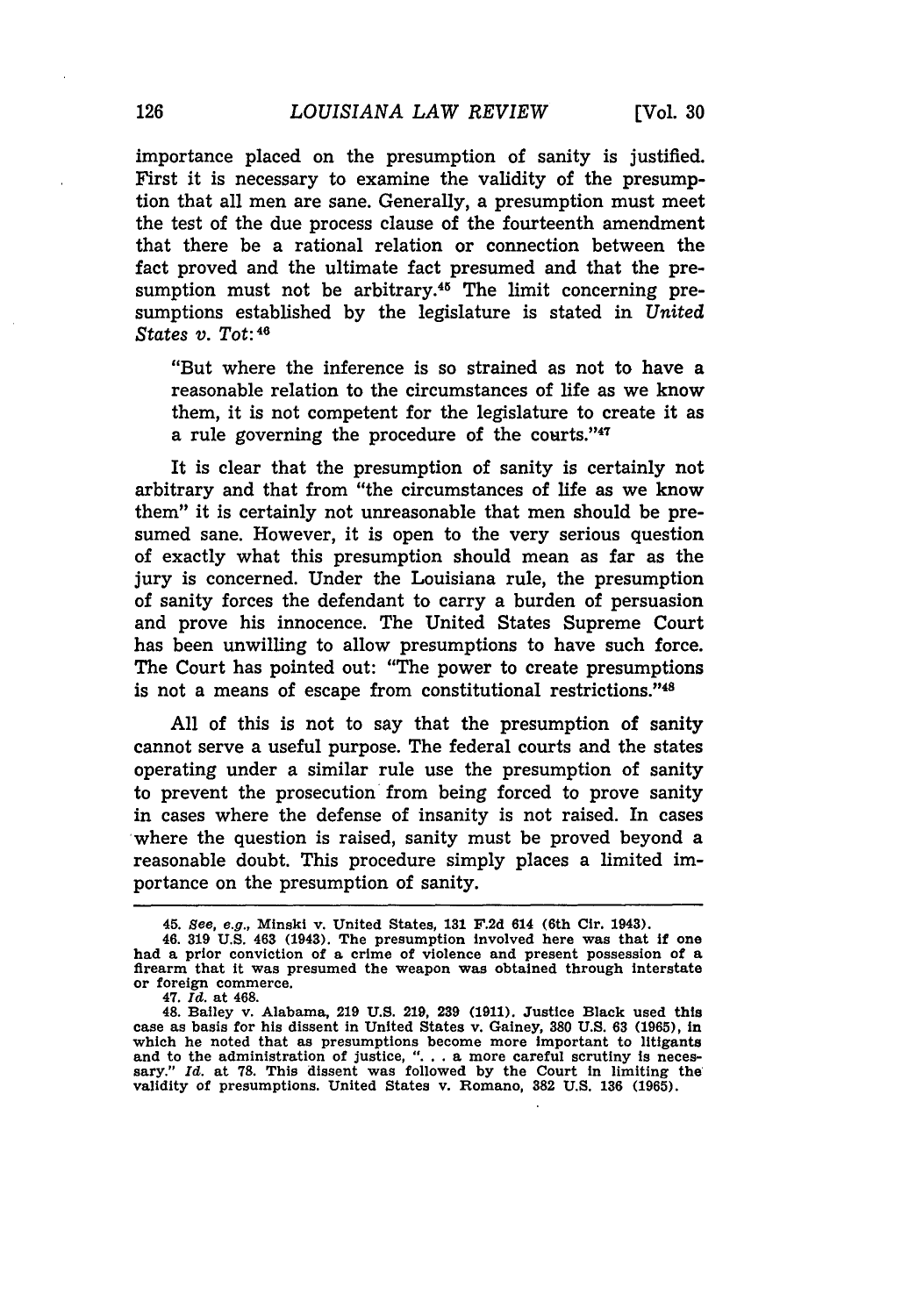Furthermore, it seems exceedingly impractical for the jury to have to juggle with two burdens of proof in order to determine the question of sanity and the question of guilt or innocence. The concept of the burden of proof is an extremely slippery notion that is not easily explained by even the best legal writers. The jury is ordinarily charged that the state must prove the guilt of the accused beyond a reasonable doubt. It is unlikely that this is ever completely understood by the jurors, much less when they have the additional burden of finding insanity proved by a preponderance of the evidence. It is inevitable that confusion and misunderstanding will result. The comments to the Code of Criminal Procedure<sup>49</sup> emphasize that the rule is practical, yet it is not nearly so easily understood by the jury as the simple charge that the prosecution must prove all elements of the crime beyond a reasonable doubt.

Proponents of the present Louisiana rule emphasize that the "defendant is in a better position to prove insanity than is the State to prove sanity."<sup>50</sup> This reasoning is not persuasive, because the defendant is certainly in no better position to gain needed medical testimony. One might just as easily say it would be more "practical" for the accused in any criminal case to prove he did not commit the crime, than to force upon the state the burden of proof. Mere practicality should not prevail when the procedures are offensive to our notions of justice and fair play.

Although it is not generally stated in the opinions of the courts, proponents of the Louisiana rule suggest that underlying it is the notion that it is simply too great a burden for any party, either defendant or prosecution, to prove insanity or sanity beyond a reasonable doubt.<sup>51</sup> While this might be a valid argument it must be noted that the federal courts have been operating under the *Davis* rule since 1895 and have not found it unmanageable. The same can be said for the twentyfour state courts that follow the same rule. It would seem that fairness to the accused should outweigh any possible difficulty of proof that may be associated with the federal rule.

Finally, it is important to note that a great deal of confusion results when rules (such as the Louisiana rule) from

**<sup>49.</sup> LA. CODE** CRiM. P. art. **652,** comment (a).

**<sup>50.</sup>** Note, 20 **LA.** L. **REv.** 749, **752 (1960).**

**<sup>51.</sup>** *The Work of the Louisiana Appellate Courts for the 1959-1960 Term-Criminal Law and Procedure,* 21 **LA.** L. REv. **366, 367 (1961).**